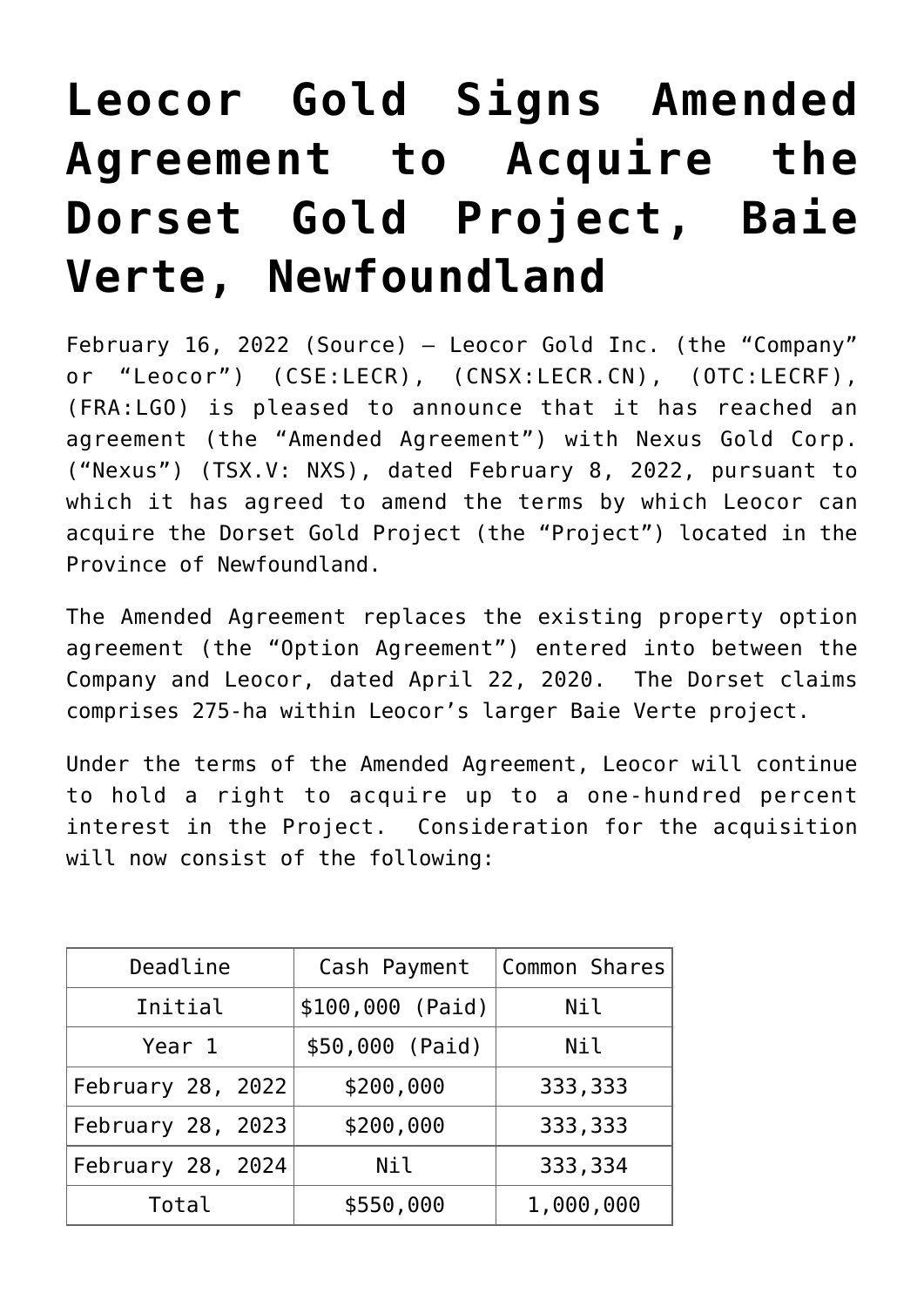Leocor will also assume responsibility for a two percent net smelter returns royalty on the Project, currently held by United Gold Inc. and Margaret Duffitt. All common shares of Leocor issued to the Nexus will be subject to statutory restrictions on resale for a period of four-months-and-one-day following issuance in accordance with applicable securities laws.

Alex Klenman is a director and senior officer of both the Company and Leocor, however the Amended Agreement and the Option Agreement are not considered related party transactions within the meaning of Multilateral Instrument 61-101, Protection of Minority Security Holders in Special Transactions. The Company and Leocor are considered to be "non-arms' length parties" under the policies of the TSX Venture Exchange, and as a result the Amended Agreement is subject to review by the TSX Venture Exchange.

The Amended Agreement and the Option Agreement have been reviewed and approved by the independent directors of each of the Company and Leocor, but the acquisition of any interest in the Project by Leocor, under the terms of the Amended Agreement, remains subject to the approval of the TSX Venture Exchange.

## **About Leocor Gold Inc.**

Leocor Gold Inc. is a British Columbia-based resource company involved in the acquisition and exploration of precious metal projects, with a current focus in Atlantic Canada. Leocor, through outright ownership and earn-in agreements, currently controls several gold-copper projects in prime exploration ground located within the prolific Baie Verte Mining District. Leocor's Bae Verte portfolio includes the Dorset, Dorset Extension, Copper Creek and Five Mile Brook projects, creating a contiguous nearly 2,000 hectare exploration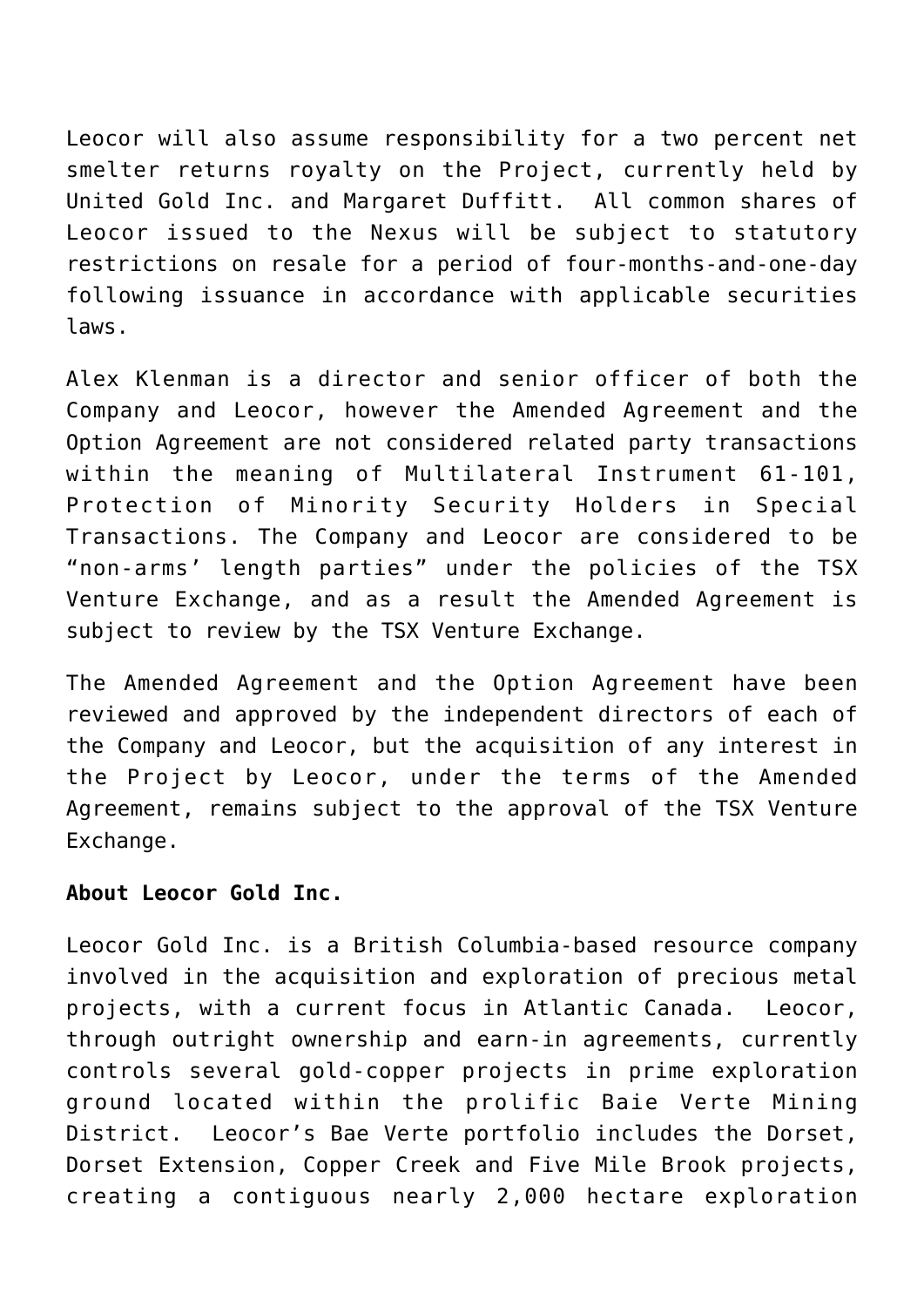corridor. The Company also controls the 6,847-ha grassroots Startrek project near Gander, as well as three district scale land packages in North Central Newfoundland, known as Robert's Arm, Hodge's Hill, and Leamington, (collectively "Western Exploits") representing over 144,000 hectares (1,440 square kilometers) of prospective exploration

Contact Information

Leocor Gold Inc.

Alex Klenman, Chief Executive Officer

Email: aklenman@leocorgold.com

Telephone: (604) 970-4330

Neither the Canadian Securities Exchange nor its Regulation Services Provider (as that term is defined in the policies of the Canadian Securities Exchange) accepts responsibility for the adequacy or accuracy of this release.

## **Cautionary Statements Regarding Forward-Looking Information**

This press release contains forward-looking information within the meaning of Canadian securities laws. Such information includes, without limitation, information regarding the terms and conditions of the Option. Although Leocor believes that such information is reasonable, it can give no assurance that such expectations will prove to be correct.

Forward looking information is typically identified by words such as: "believe", "expect", "anticipate", "intend", "estimate", "postulate" and similar expressions, or are those, which, by their nature, refer to future events. Leocor cautions investors that any forward-looking information provided by Leocor is not a guarantee of future results or performance, and that actual results may differ materially